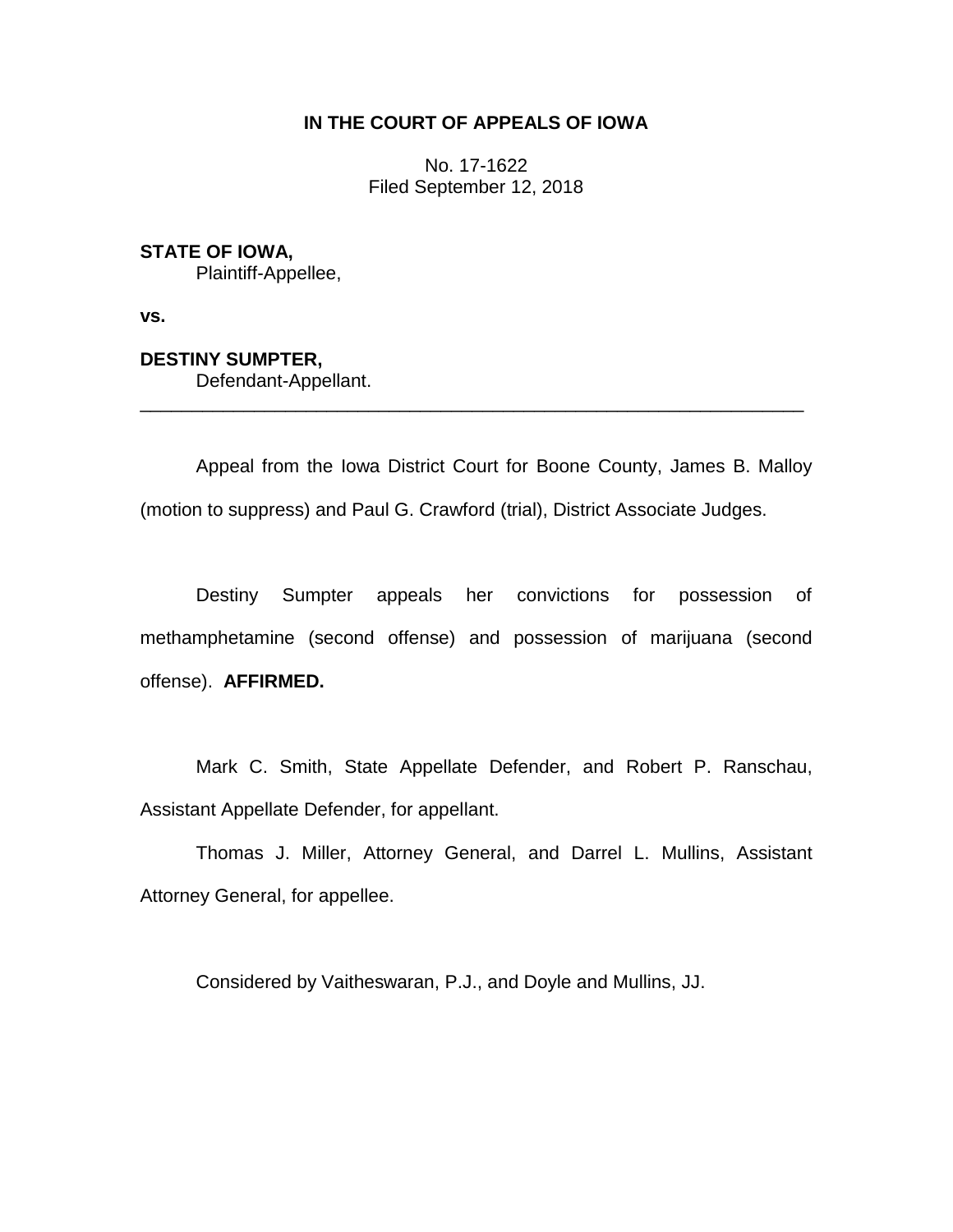### **VAITHESWARAN, Presiding Judge.**

 $\overline{a}$ 

Boone police officers observed the driver of a truck engaging in a possible drug transaction in a store parking lot. They followed the truck and stopped it after noticing that it lacked a license plate or working license-plate light. The officers arrested the driver for driving with a suspended license.

Destiny Sumpter was one of two passengers in the vehicle. Officers allowed her to get out of the vehicle and told her she was free to leave the scene. Sumpter used her cell phone to call for a ride and waited for her ride to arrive.

Meanwhile, officers conducted an inventory search of the vehicle.<sup>1</sup> They discovered a locked bag beneath Sumpter's seat. They later obtained a warrant to search the contents of the bag. They discovered marijuana, methamphetamine, and Sumpter's identification card.

Around the time of the inventory search, officers also discovered "a small grocery sack that had been tied up" and was lying on the ground "a couple feet" from the passenger side door. The bag contained two ounces of methamphetamine. Upon learning of these items, the officer who arrested the driver ordered the other officers to detain Sumpter and seize her cell phone. A warrant was obtained to search the phone's contents. The phone contained evidence of drug transactions and drug usage.

The State charged Sumpter with possession of methamphetamine (second offense) and possession of marijuana (second offense) based only on the drugs

 $1$  The Iowa Supreme Court recently held a warrantless inventory search violated article I, section 8 of the Iowa Constitution. *State v*. *Ingram*, 914 N.W.2d 794, 820-21 (Iowa 2018). Sumpter does not challenge the inventory search.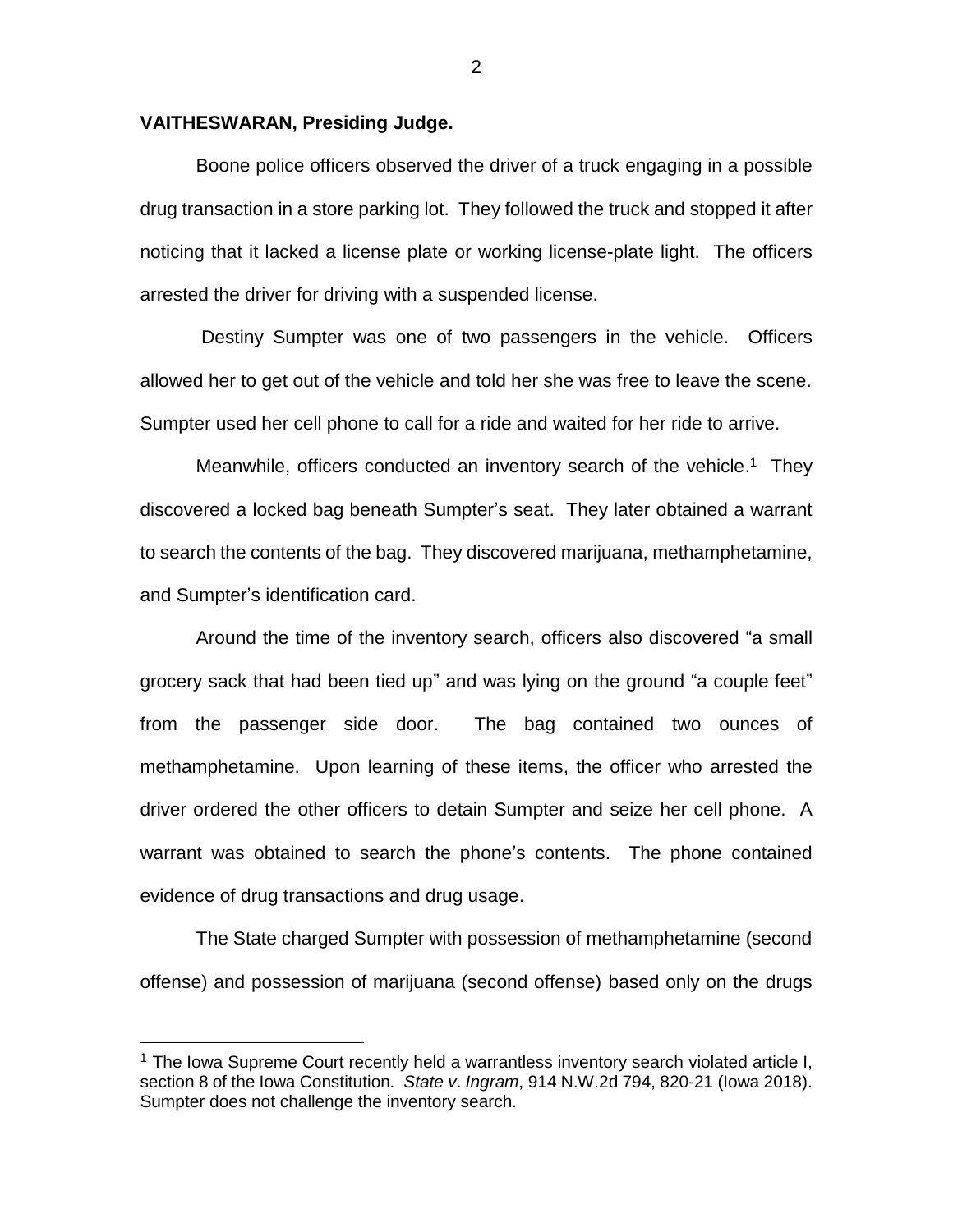found in the locked bag inside the vehicle. Sumpter moved to suppress the evidence, arguing, in part, that the warrantless seizure of her phone was unconstitutional. Following a hearing, the district court denied the motion. The court found the seizure constitutional based on the "large quantity of methamphetamines found just outside the door of the vehicle," the apparent drug transaction "that took place" before the stop, and the officers' interest in "prevent[ing] obstruction of evidence."

Sumpter stipulated to a bench trial on the minutes of evidence. The district court found her guilty. On appeal, Sumpter argues the warrantless seizure of her cell phone does not fall within an exception to the warrant requirement.

The Fourth Amendment to the United States Constitution and article I, section 8 of the Iowa Constitution protect against unreasonable searches and seizures. *Ingram*, 914 N.W.2d at 799. "Warrantless searches and seizures are per se unreasonable unless one of several carefully drawn exceptions to the warrant requirement applies." *State v*. *Pettijohn*, 899 N.W.2d 1, 14 (Iowa 2017). The State argues, "The only exception relevant here is probable cause and exigent circumstances." 2 In the State's view, "[d]rugs, a drug transaction, and Sumpter's continual presence fairly shriek probable cause." On our de novo review of the record, we agree with the State.

 $\overline{a}$ 

 $2$  The State does not attempt to support the cell-phone seizure under the automobile exception to the warrant requirement, presumably because the vehicle was already stopped at the time of the seizure. *See State v*. *Storm*, 898 N.W.2d 140, 145-46 (Iowa 2017) (stating automobile exception is premised on "probable cause and exigent circumstances . . . at the time the car is stopped by police" and "exigent circumstances apart from the mobility of the vehicle are not required to justify a warrantless search"); *State v*. *Hoskins*, 711 N.W.2d 720, 726 (Iowa 2006) (noting automobile exception supported stop of the vehicle and focusing instead on whether police had probable cause to search the vehicle after it was lawfully stopped).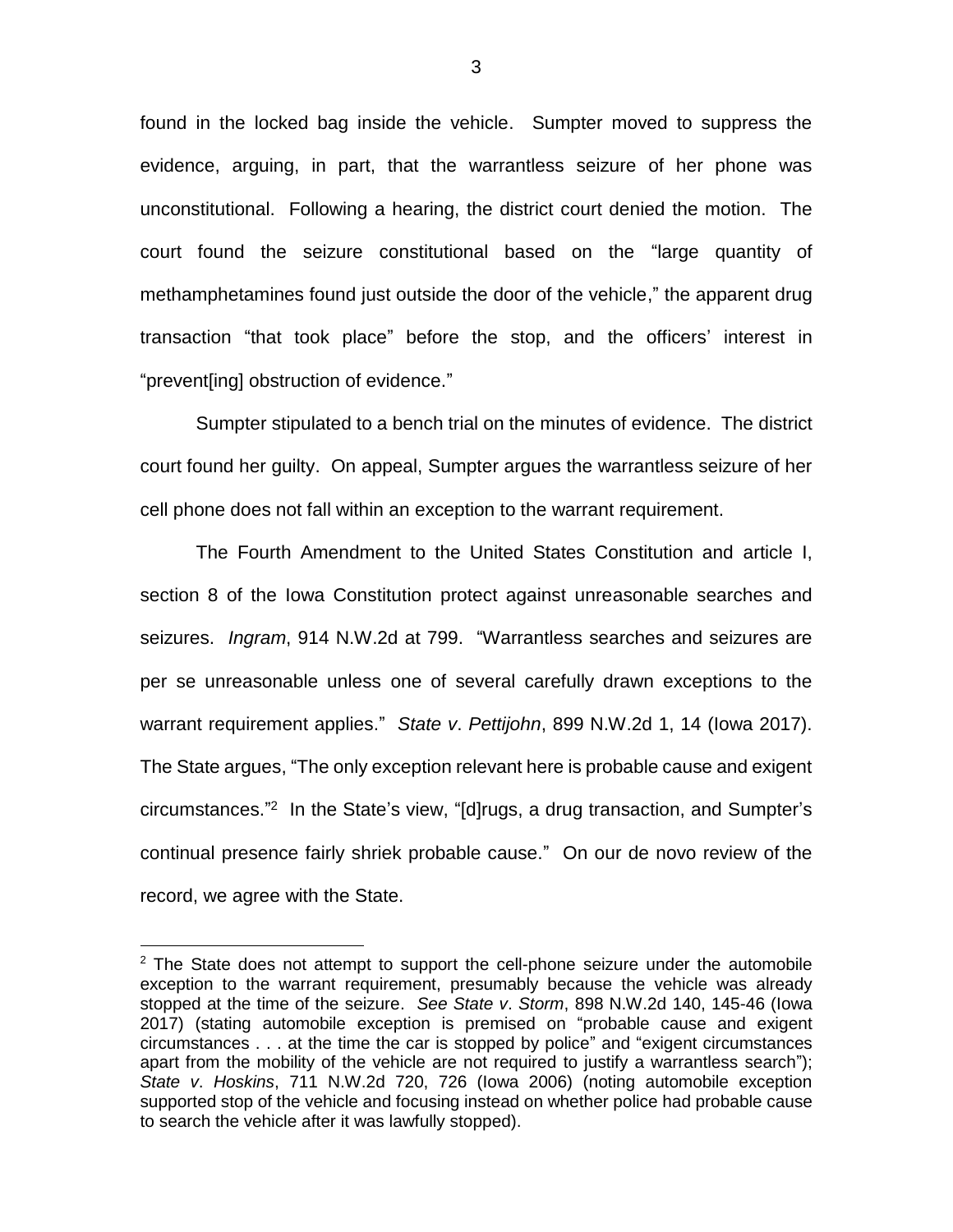"A probable cause finding rests on a nexus between the criminal activity, the place to be searched, and the items to be seized." *State v*. *Hoskins*, 711 N.W.2d 720, 726 (Iowa 2006). One of the officers explained the reason for the cell phone seizure as follows: "Because with the circumstances before the stop and then the amount of methamphetamine found on the ground it led me to believe these individuals in the truck—at least somebody in the truck was involved with the distribution of methamphetamine." He further explained that, in his experience, cell phones usually contain evidence of drug activity, namely communications through "text message, phone calls, Facebook Messenger, [and] any other messaging ap[p]." We are persuaded the officers' observations of what they believed to be a drug transaction and the discovery of a recently-discarded shopping bag containing methamphetamine afforded the officers probable cause to seize Sumpter's cellphone. *See Riley v*. *California*, 134 S. Ct. 2473, 2486 (2014) (both defendants "concede[d] that officers could have seized and secured their cell phones to prevent destruction of evidence while seeking a warrant); *Hupp v*. *Cook*, No. 2:17-cv-00926, 2018 WL 3259588, at \*12-13 (S.D.W. Va. July 3, 2018) (finding probable cause for seizure of cell phone that contained video evidence of crime); *Commonwealth v*. *Cruzado*, 103 N.E.3d 732, 740 (Mass. 2018) (finding "ample probable cause to believe that the cell phone located near the defendant would contain evidence of the crime"); *State v*. *Horst*, 880 N.W.2d 24, 33-34 (Minn. 2016) (stating investigator had probable cause to believe cell phone contained evidence of a crime and, indeed, defendant did not contest existence of probable cause).

We turn to the exigency requirement. The State asserts exigent circumstances were established because "[t]he contents of a phone are . . . easily

4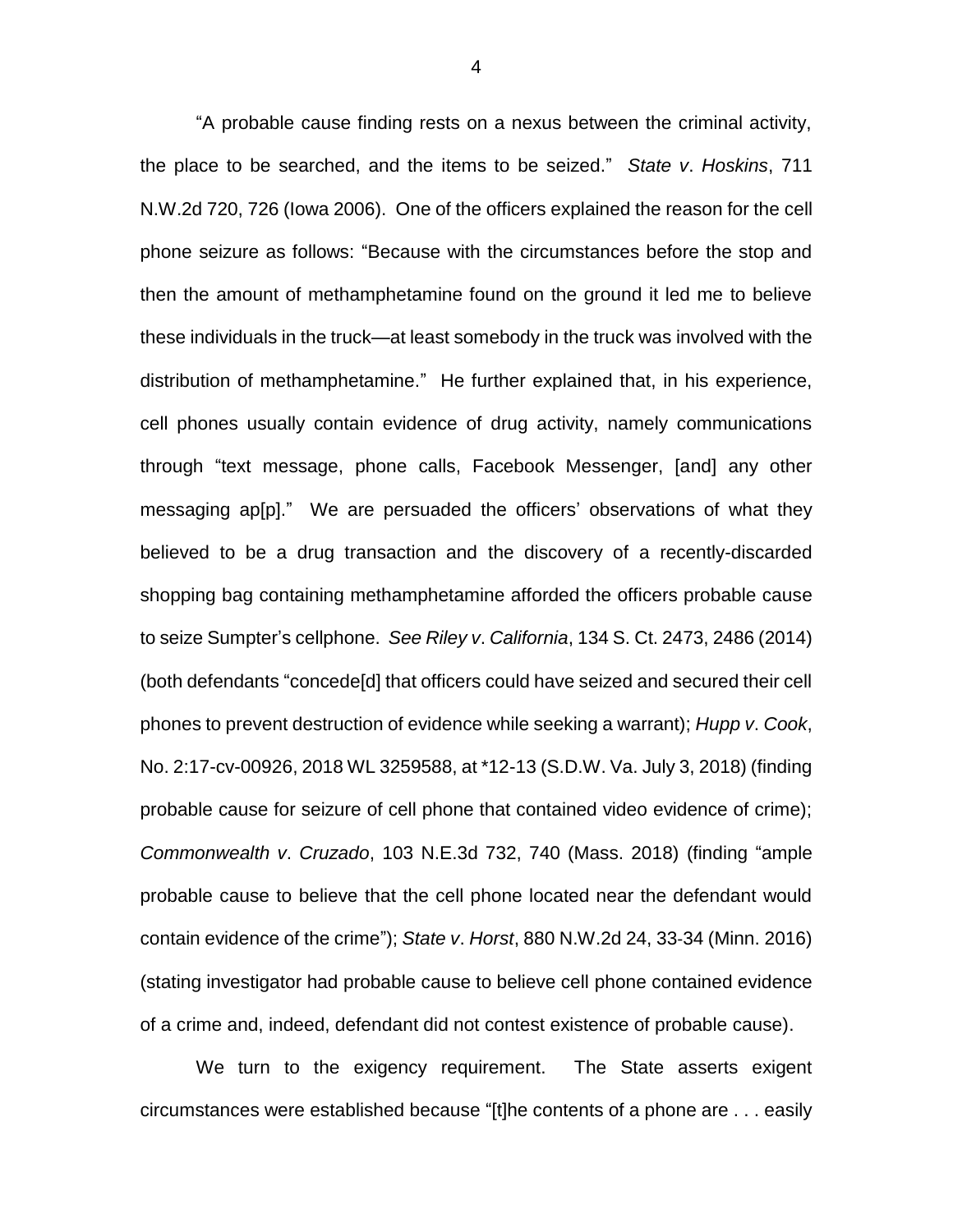deleted at the handset or remotely 'wiped.'" We agree. As the Minnesota Supreme Court stated, "It is significant that the item seized was a cellphone . . . . [T]he owner of a cellphone or other mobile digital device can quickly and easily destroy the data contained on such a device." *Horst*, 880 N.W.2d at 34. The court noted, "In fact, [the defendant] had already erased some text messages that the police later recovered" and "[t]he State's ability to recover text messages and other digital data did not negate the exigency . . . because there was no guarantee that the State would recover the digital evidence." *Id*. at 35 n.2; s*ee also Hupp*, 2018 WL 3259588, at \*12-13 (finding objectively reasonable belief that video on cell phone might be destroyed or concealed, generating exigent circumstances for warrantless seizure of cellphone); *United States v*. *Acosta*, No. 4:17-CR-006-HLM-WEJ-1, 2017 WL 9477738, at \*7 (N.D. Ga. Dec. 19, 2017), *report and recommendation adopted*, No. 4:17-CR-006-01-HLM-WEJ, 2018 WL 305335 (N.D. Ga. Jan. 5, 2018) ("The risk of loss or destruction of evidence if Defendant were allowed to retain his cell phone while officers applied for a warrant to search it created exigencies which outweighed prior recourse to a neutral magistrate."); *Huffer v*. *State*, No. 0131, 2017 WL 727791, at \*5 (Md. Ct. Spec. App. Feb. 24, 2017) ("We hold that the seizure was not unreasonable due to exigent circumstances, and because a warrant was obtained prior to the search of the phone.").